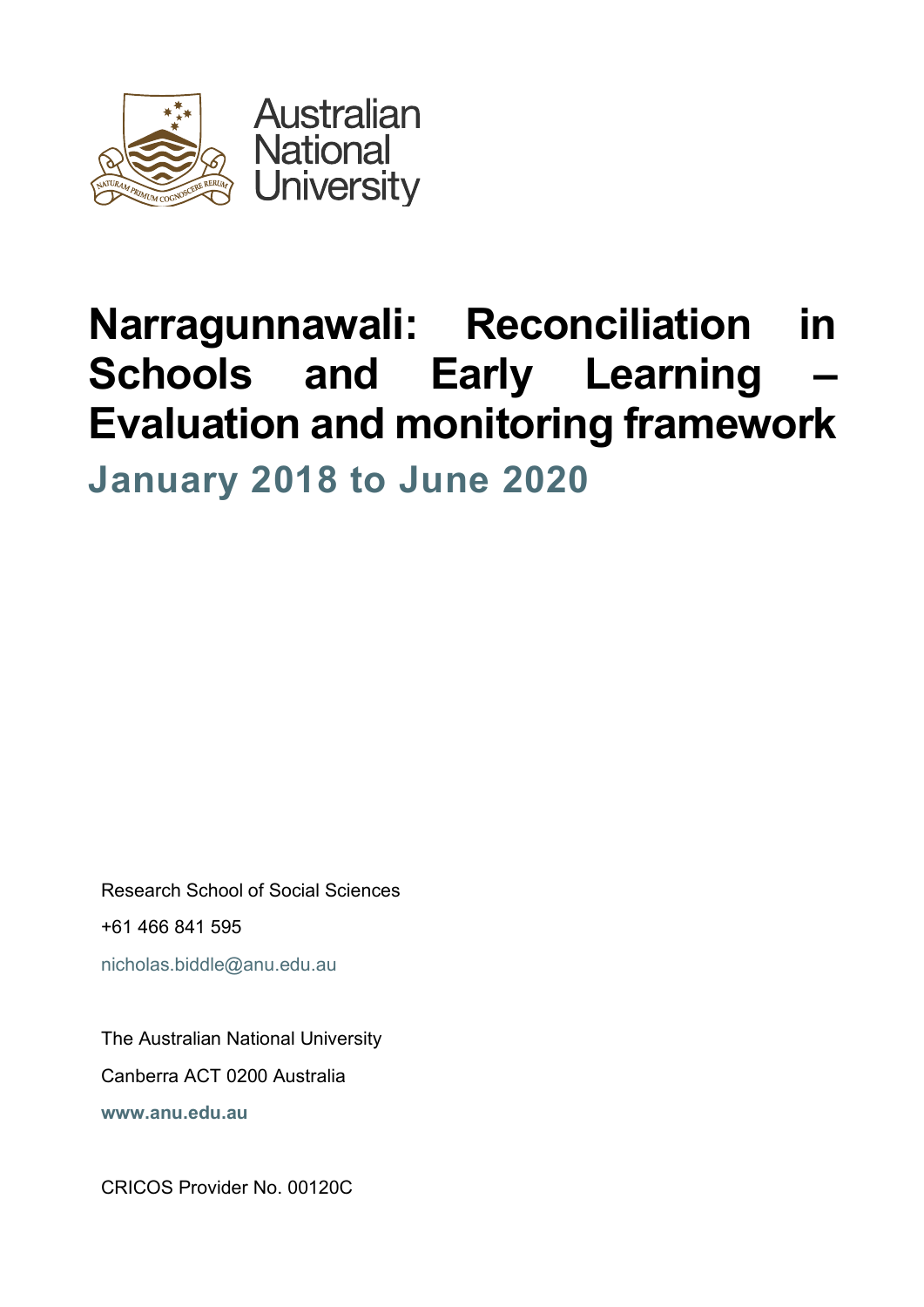## **Contents**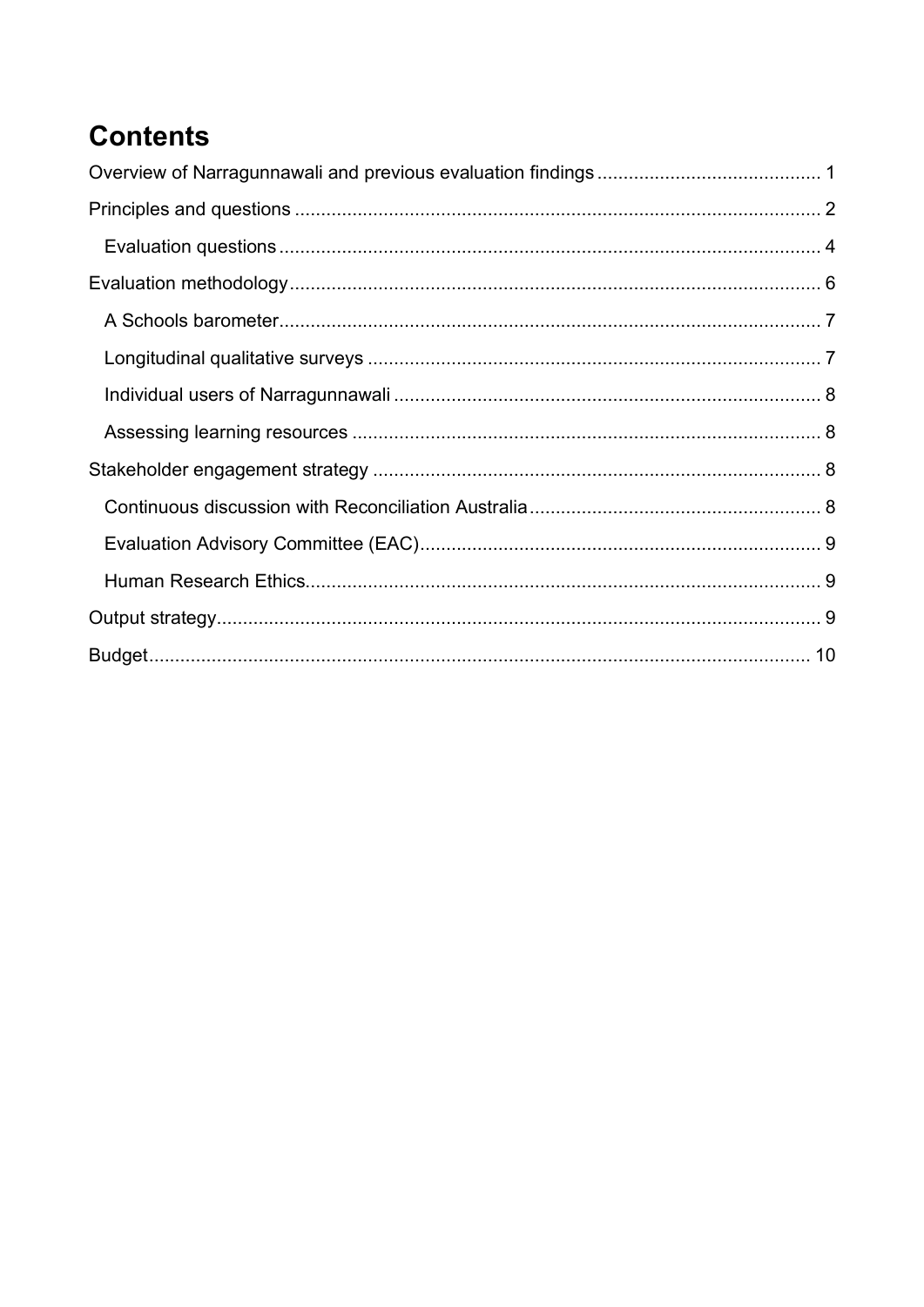### **Overview of Narragunnawali and previous (Phase 1) evaluation findings**

Narragunnawali: Reconciliation in Schools and Early Learning is a major program designed and implemented by Reconciliation Australia. *Narragunnawali* (pronounced narra-gunnawally) is a word from the language of the Ngunnawal people—the Traditional Owners of the land on which Reconciliation Australia's Canberra office is located, —meaning alive, wellbeing coming together and peace. The program is designed to support all Australian schools and early learning services in developing a higher level of knowledge and pride in Aboriginal and Torres Strait Islander histories, cultures and contributions. The program is designed to be delivered at the whole-school or early learning service level, with benefits for all students and staff, as well as for the wider community.

Since early 2015, the Australian National University (ANU) has been involved in the evaluation and monitoring of Narragunnawali*.* One of the principles of the evaluation was a genuine collaboration between the ANU project team and Reconciliation Australia. In addition to a collaborative approach, four additional principles were followed as part of the methodology. Specifically, the project aimed to:

- Use a mix of qualitative and quantitative data collection and analytical techniques;
- Provide information to Reconciliation Australia at regular intervals in order to ensure lessons learned can be incorporated as the program is developed;
- Collect information where possible from those who are directly involved in Narragunnawali; and
- Make use of available data where possible and data collected as part of the program.

The methodological approach was structured around a set of questions. Given the voluntary nature of the program, there are a set of main questions guiding the analysis:

- **Process:**
	- o Why are certain schools and early learning services participating and others not?
	- o For those who are participating, what are the strengths, weaknesses and suggested improvements for the program?
- **Outcomes:**
	- $\circ$  For those who are participating, what is the effect of the program on four main outcomes, namely does Narragunnawali lead to:
		- A higher level of understanding of Aboriginal and Torres Strait Islander cultures and heritage?
		- § A higher level of pride in our shared national identity?
		- Increased trust between Aboriginal and Torres Strait Islander peoples and the rest of the Australian population?
		- Reduced prejudice experienced by Aboriginal and Torres Strait Islander students and teachers?

Since the commencement of Narragunnawali in 2014, the evaluation has shown that it has been a remarkably successful program. The number and diversity of schools and early learning services that are engaged with the program has increased dramatically such that by the end of 2017, nearly 1 out of every 10 schools and early learning services in Australia have commenced or completed a Reconciliation Action Plan (RAP). This is an extraordinarily high proportion for a program that is not compulsory and that is largely made available through an online platform that schools and early learning services need to voluntarily opt into.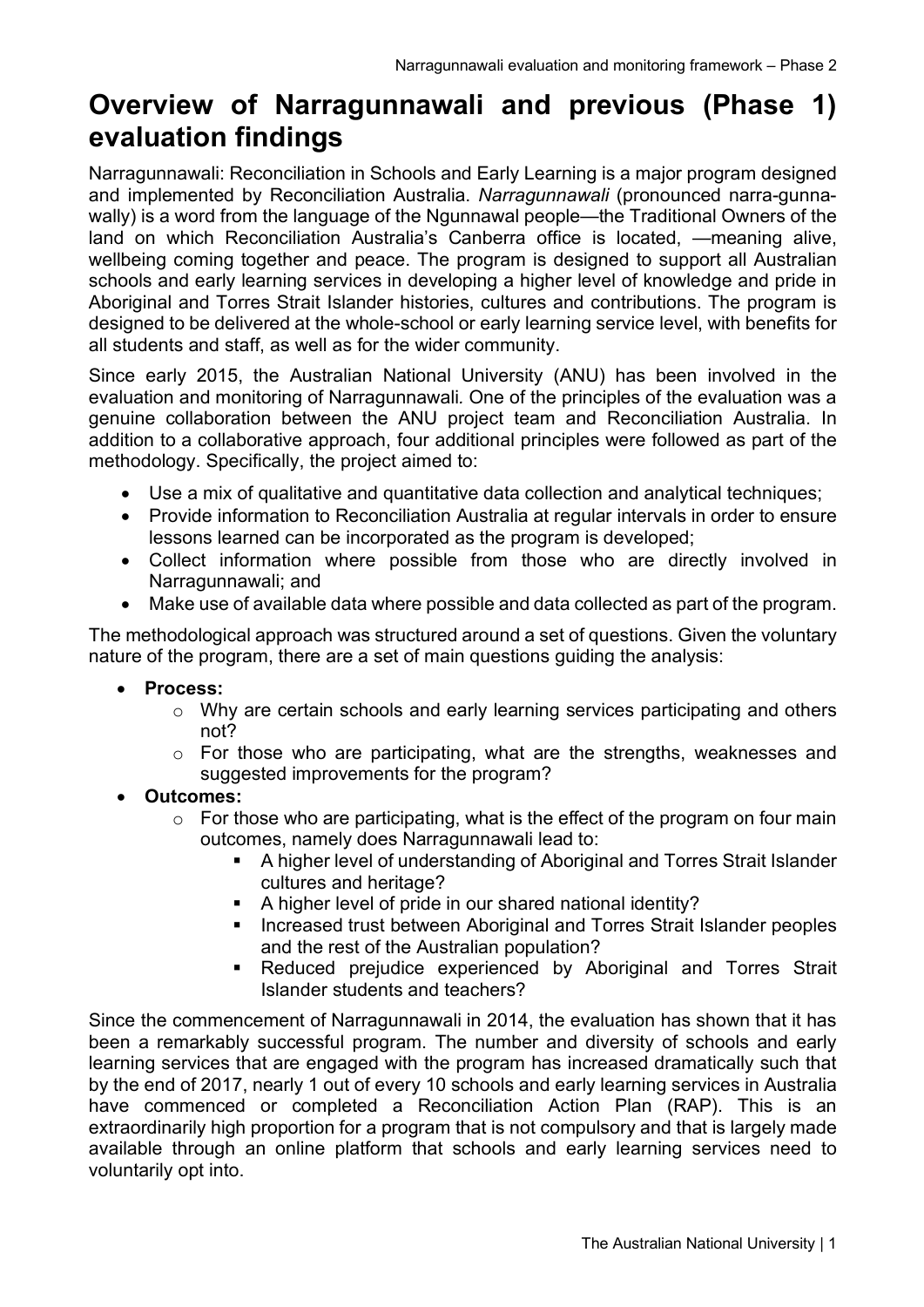The program has continued to adapt and improve since its inception. New resources and an updated online platform are now available. Furthermore, while they did not feature heavily in the Phase 1 evaluation, the first round of national Awards for reconciliation excellence in education were announced and celebrated in late November, 2017. The evaluation has also provided very strong evidence for the program to be having an effect on schools, early learning services, and teaching staff. For example, looking at Reflection Survey data from schools and early learning services, those that had reported that they were not sure or were not undertaking an activity in the initial surveys had a very high probability that they were undertaking that activity in a later follow-up. Furthermore, there were very few schools and early learning services that ceased undertaking activities that they had commenced. To put it another way, those schools and early learning services engaged with Narragunnawali maintain the reconciliation activities that they are already doing, and increase the activities through time.

### **Principles and questions**

The first phase of the evaluation of Narragunnawali focused on a number of important aspects of a program that was in its infancy. The evaluation focused on growth in the program, as well as whether and why particular schools or early learning services are more or less likely to engage in the program, and how that is changing through time. The evaluation also looked at the extent to which progression through the stages of developing a RAP are occurring, and whether certain schools or early learning services progress at different rates than others.

Based on the principle of making use of as much existing data as possible, we have looked at how the RAP Working Groups feel about the activities that are happening in schools and early learning services (and how that changes through time), the content of whole-ofschool/service Vision for Reconciliation statements, and what external datasets can tell us about the opportunities and outcomes of teachers of Indigenous children, as well as the children themselves. Finally, we have collected a limited and targeted amount of primary data to supplement the existing datasets. As the program continues, this style of analysis and these questions will continue to be important. However, as Narragunnawali matures as a program, it will be important to expand the range of questions asked, and the range of data analysed.

A subsequent phase of evaluation will need to take into account the dynamic focus and features of the Narragunnawali program itself. In the 2017-2022 Project Proposal prepared by Reconciliation Australia, it was proposed that there be a continuation of existing – as well as the introduction of additional – program components. These were summarised as follows:

- Reconciliation Action Plans (RAPs) plans for whole school change, facilitated through a powerful online platform;
- Professional Learning teacher-led resources aligned to RAP Actions and existing Professional Standards; webinars; and presentations at existing faceto-face conferences;
- Curriculum Resources lessons and learning activities, aligned to RAP Actions and existing school and early learning frameworks;
- National Awards recognising and celebrating Reconciliation excellence in the education sector;
- Evaluation and Research independent program evaluation to inform efficacy as well as to ensure sustainability;
- Communications and Marketing wide promotion of program and dissemination of policy positions and messages of societal change;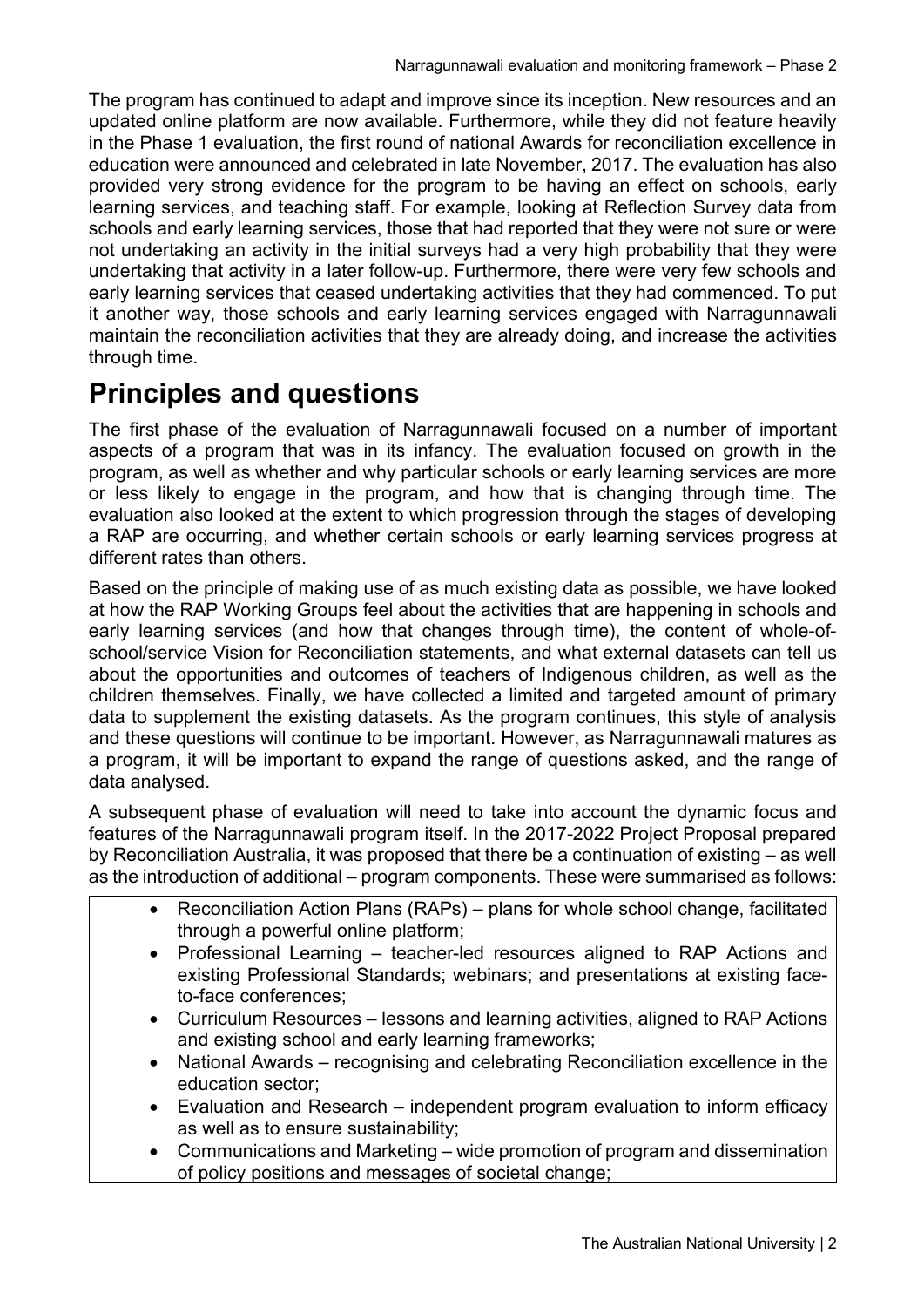- Initial Teacher Education within their degrees, teachers and educators learn about reconciliation;
- RAPs in education jurisdictions Government, Catholic and Independent school sectors, as well as Early Education and Care bodies, formally committed to reconciliation;
- Increase data capture attitudinal surveys from teachers and educators, students and children, parents and carers as well as community representatives; and
- Annual symposiums reconciliation-themed and centred around change in early learning, primary and secondary schools.

This updated – phase 2 – proposal was designed to support a revised set of aims and objectives, based on key learnings and developments over the first phase of Narragunnawali's operations. According to Reconciliation Australia, the overarching aim of Narragunnawali is 'for Australian schools and early learning services to foster a higher level of knowledge and pride in Aboriginal and Torres Strait Islander histories, cultures and contributions'. To support this aim, the stated objectives are to:

- Support schools and early learning services to:
	- $\circ$  develop and/or strengthen links with local Aboriginal and Torres Strait Islander communities (Outcome 1.0)
	- o to engage in meaningful, symbolic and practical actions of reconciliation (Outcome 2.0)
- Empower and support teachers and educators to:
	- o develop their own awareness of Aboriginal and Torres Strait Islander histories and cultures (Outcome 3.0)
	- o be confident and competent to support reconciliation in their schools and classrooms and with their students and their students' families/communities (Outcome 4.0).

These objectives are underpinned by:

- o Monitoring and Evaluation (Outcome 5.0)
- o Communications and Policy (Outcome 6.0).

The aim and objectives are also supported by  $-$  and can be evaluated according to  $-$  the five integral and interrelated dimensions of reconciliation identified in *The State of Reconciliation in Australia* report (2016)<sup>1</sup>, all of which are summarised in the 'Areas of action' column within Figure 6 below.

<sup>&</sup>lt;sup>1</sup> The State of Reconciliation in Australia: Our history, our story, our future (2016) https://www.reconciliation.org.au/wp-content/uploads/2016/02/The-State-of-Reconciliationreport\_FULL\_WR.pdf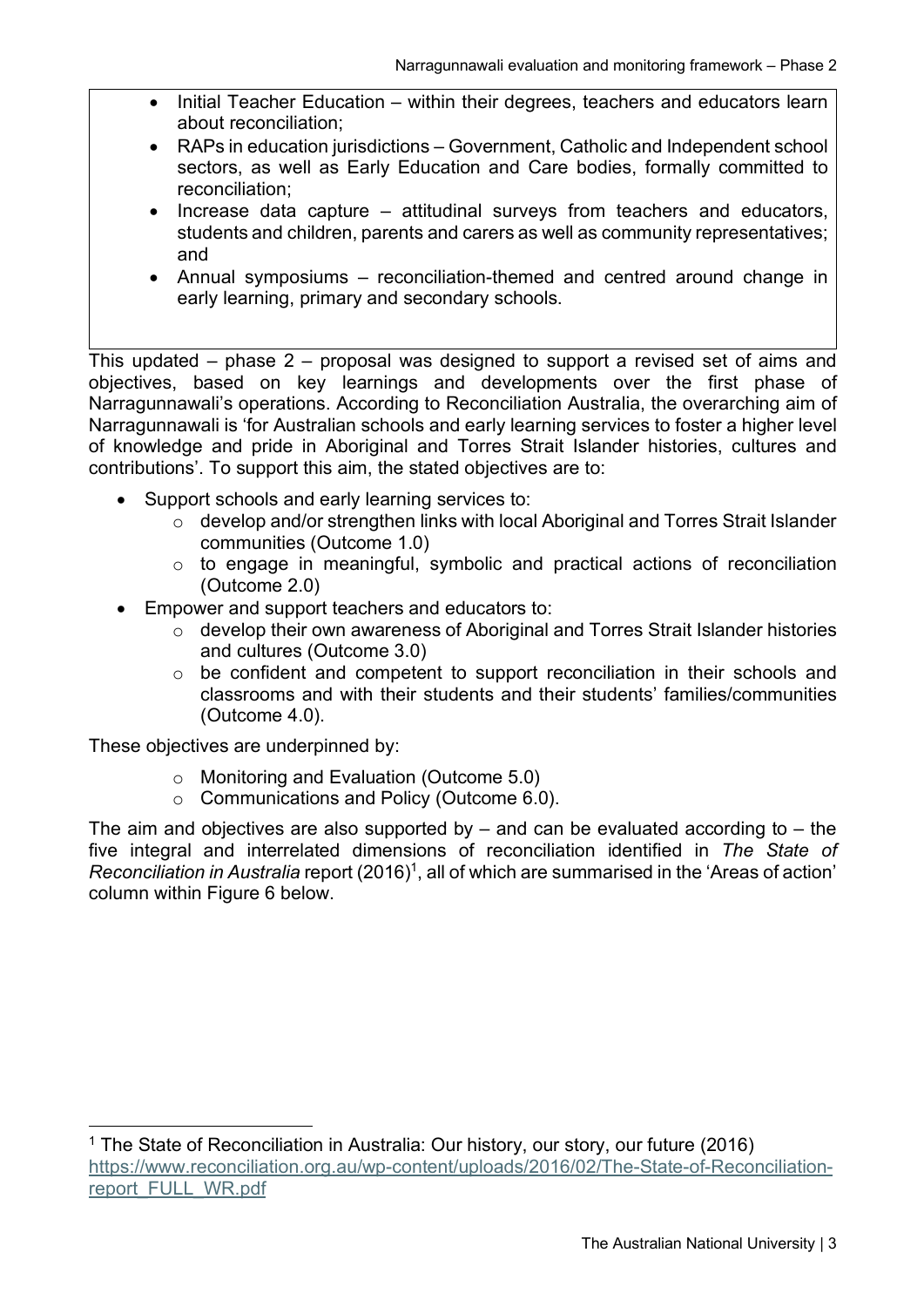#### **Figure 6 Narragunnawali outputs, outcomes, areas of action and vision**

| Outputs                          | <b>Outcomes</b>                                                                                                                                                                                                                                                                                                                                                                                                                                                                                                                                                                                     | Areas of action              | <b>Vision</b>                                                                                                                                                                                                                     |
|----------------------------------|-----------------------------------------------------------------------------------------------------------------------------------------------------------------------------------------------------------------------------------------------------------------------------------------------------------------------------------------------------------------------------------------------------------------------------------------------------------------------------------------------------------------------------------------------------------------------------------------------------|------------------------------|-----------------------------------------------------------------------------------------------------------------------------------------------------------------------------------------------------------------------------------|
| <b>Professional Learning</b>     | Empowering and<br>supporting teachers and<br>educators to:<br>develop their own<br>awareness of<br>Aboriginal and Torres<br>Strait Islander<br>histories and cultures<br>be confident and<br>competent to support<br>reconciliation in their<br>schools and<br>classrooms and with<br>their students and<br>their students' families<br>Supporting schools and<br>early learning services to:<br>develop and/or<br>strengthen links with<br>local Aboriginal and<br><b>Torres Strait Islander</b><br>communities<br>engage in meaningful,<br>symbolic and practical<br>actions of<br>reconciliation | <b>Equality and Equity</b>   | Vision <sup>-</sup><br>a just, equitable<br>and reconciled<br>Australia<br>Narragunnawali:<br><b>All Australian</b><br>schools and early<br>learning services<br>foster a higher level<br>of knowledge and<br>pride in Aboriginal |
| <b>Curriculum Resources</b>      |                                                                                                                                                                                                                                                                                                                                                                                                                                                                                                                                                                                                     | <b>Historical Acceptance</b> |                                                                                                                                                                                                                                   |
| <b>RAPs</b>                      |                                                                                                                                                                                                                                                                                                                                                                                                                                                                                                                                                                                                     | <b>Race Relations</b>        |                                                                                                                                                                                                                                   |
|                                  |                                                                                                                                                                                                                                                                                                                                                                                                                                                                                                                                                                                                     | Institutional Integrity      | and Torres Strait<br>Islander histories,<br>cultures and                                                                                                                                                                          |
| Awards                           |                                                                                                                                                                                                                                                                                                                                                                                                                                                                                                                                                                                                     | Unity                        | contributions                                                                                                                                                                                                                     |
| <b>Monitoring and Evaluation</b> |                                                                                                                                                                                                                                                                                                                                                                                                                                                                                                                                                                                                     |                              |                                                                                                                                                                                                                                   |

#### **Evaluation questions**

In order to support these aims and objectives, it is proposed that an updated set of evaluation and monitoring questions be identified and pursued in phase 2. A proposed set of questions around 7 themes or areas are outlined below. While this proposal is for research from January 2018 to June 2020, the questions are designed to support a longer term research agenda that aligns with Reconciliation Australia's 2017-2022 Research Agenda.

- 1. Growth, uptake and usage
	- a. To what extent are new schools and early learning services engaging with Narragunnawali, and what are some of the factors that motivate this engagement?
	- b. Are existing schools and early learning services continuing to engage after the initial implementation of a RAP, and what are some of the reasons why/why not?
	- c. What is the depth of engagement of schools and early learning services?
	- d. What are some of the clear quantitative and qualitative outcomes of engaging with Narragunnawali, and reconciliation in education more generally, over time?
	- e. What are some of the key indicators and measures of reconciliation excellence in the education sector, and to what extent does the Narragunnawali framework and resources align with, and support, these measures?
	- f. How does the above vary by the type of school and early learning service, and what are some of the factors that may explain this variation?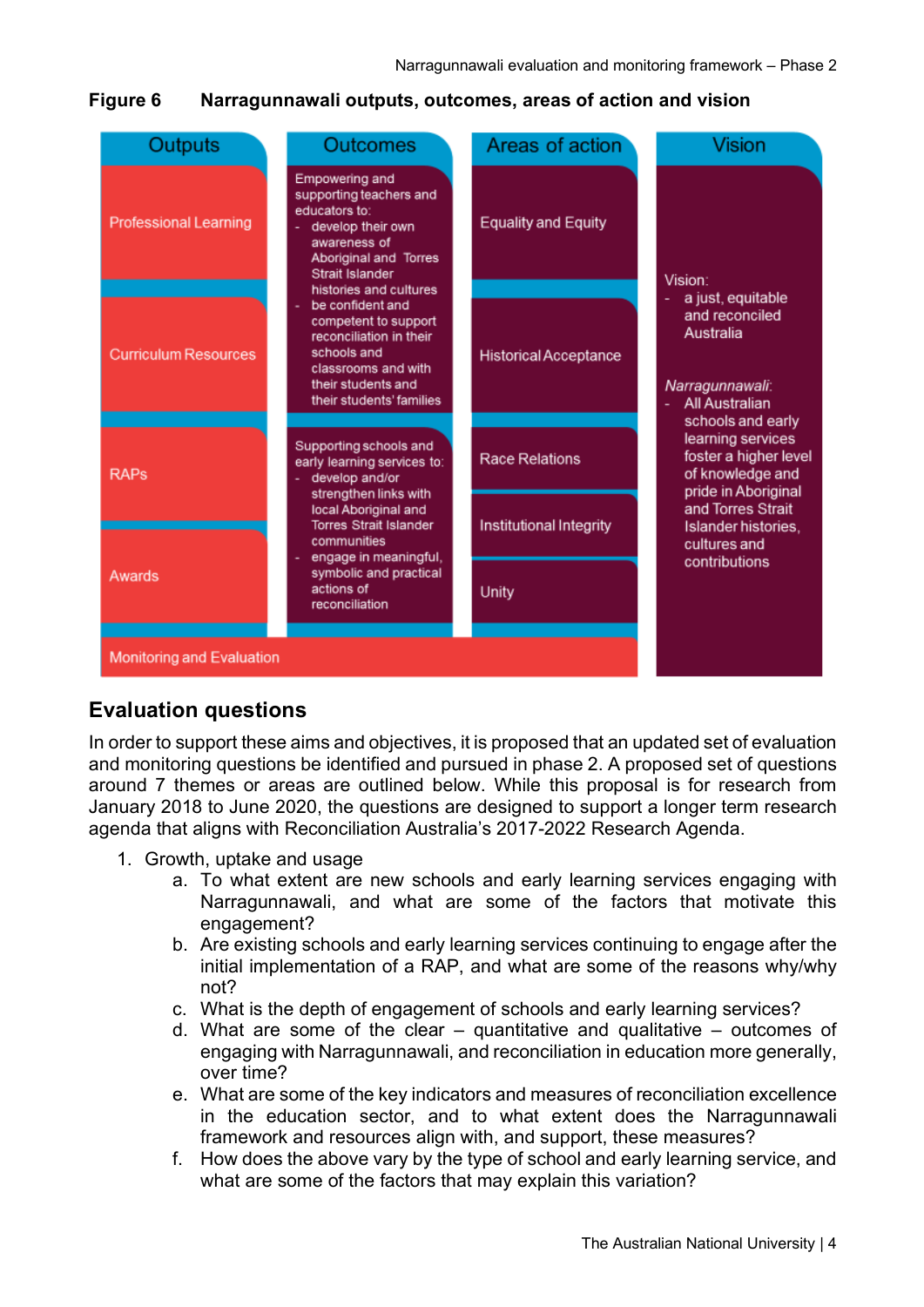- g. What are some of the major differences within schools and within early learning services (that is, focusing on the two systems individually)?
- 2. Information sharing and within-institution knowledge
	- a. (How) Can participation in Narragunnawali increase the level of knowledge within schools and early learning services about the types of reconciliation activities being undertaken?
	- b. (How) Can participation in Narragunnawali increase the level of knowledge within schools and early learning services about the experience of both non-Indigenous and Aboriginal and Torres Strait Islander students and teachers, particularly with regard to their knowledge and pride in Aboriginal and Torres Strait Islander histories, cultures and contributions?
	- c. (How) Can participation in Narragunnawali increase the level of knowledge within schools and early learning services about the attitudes and behaviours of students and teachers, particularly those concerning Aboriginal and Torres Strait Islander peoples, cultures and perspectives?
- 3. Effectiveness of resources
	- a. Which resources and what type of resources within Narragunnawali are being utilised and engaged with, and why? What are some of the impacts/outcomes of engaging with these resources?
	- b. What is the effect of specific 'exemplar' resources on the attitudes and behaviours of those that engage with them?
	- c. Are there gaps in the availability of resources that could be filled by new or updated resources developed for, or acquired by, Reconciliation Australia?
- 4. Teacher knowledge and confidence
	- a. (How) Does participation in Narragunnawali impact on the attitudes of teaching and non-teaching staff within schools and early learning services?
	- b. (How) Does participation in in Narragunnawali impact on the level of confidence and competence of educators within schools and early learning services when it comes to facilitating learning and action around reconciliation, and Aboriginal and Torres Strait Islander histories, cultures and contributions?
	- c. (How) Does participation in Narragunnawali impact on the teaching plans or delivery methods used by educators within schools and early learning services?
	- d. What other effects does engagement with Narragunnawali have on teaching and non-teaching staff within schools and early learning services?
- 5. Community interaction and engagement
	- a. What is the level of knowledge of parents/carers about Narragunnawali and its components?
	- b. What is the usage of components of Narragunnawali by parents/carers?
	- c. What is the attitude of parents/carers towards Narragunnawali, and towards reconciliation in education more generally? What factors might explain these attitudes?
	- d. What is the level of knowledge of Indigenous community members about Narragunnawali and its components?
	- e. What is the usage of components of Narragunnawali by Indigenous community members?
	- f. What is the attitude of Indigenous community members towards Narragunnawali, and towards reconciliation in education more generally? What factors might explain these attitudes?
	- g. What is the level of knowledge of other community members about Narragunnawali and its components?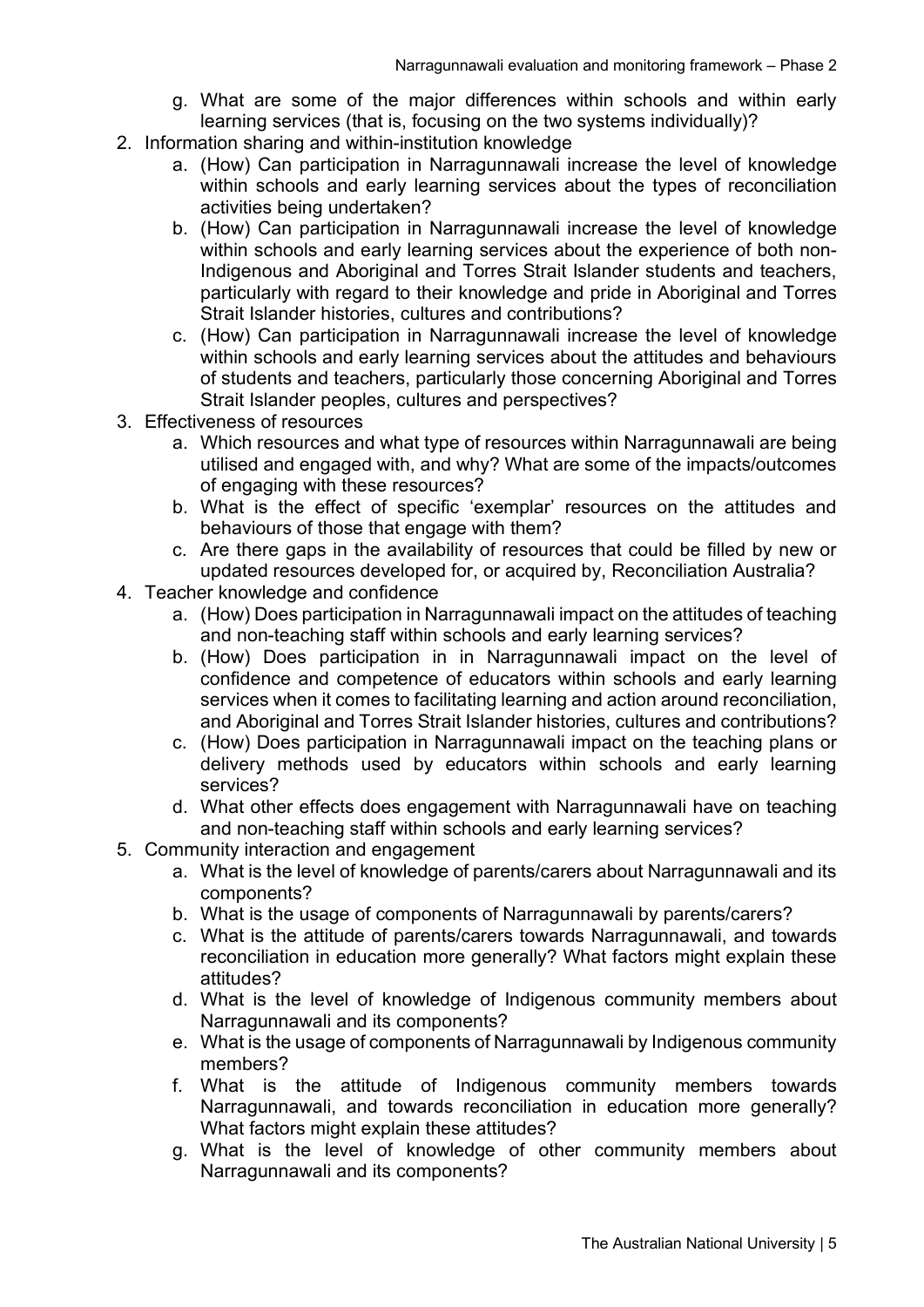- h. What is the usage of components of Narragunnawali by other community members?
- i. What is the attitude other community members towards Narragunnawali, and towards reconciliation in education more generally? What factors might explain these attitudes?
- j. How do these levels of knowledge, usage, and attitudes vary across population groups like those from culturally and linguistically diverse backgrounds, Indigenous people from other countries, newly arrived migrants, those born in Australia from the dominant Australian culture, those in rural/remote areas, males/females, and across generations?
- k. What other effects does engagement with Narragunnawali, or engagement with schools and early learning services that have engaged with Narragunnawali, have on non-Indigenous and Aboriginal and Torres Strait Islander parents/carers and community members?
- 6. Student experience
	- a. What is the level of knowledge of Indigenous/non-Indigenous students about Narragunnawali and its components?
	- b. What is the attitude of Indigenous/non-Indigenous students towards Narragunnawali, and reconciliation in education more generally? What factors might explain these attitudes.
	- c. What is the effect of Narragunnawali on Indigenous/non-Indigenous students and children whilst they are in schools or early learning services?
	- d. What is the effect of Narragunnawali on Indigenous/non-Indigenous outside of school, and after they have graduated from schools or early learning services?
- 7. Expansion of Narragunnawali
	- a. To what extent have Narragunnawali and workplace RAPs and resources been able to effectively embed themselves into university or vocational education and training, with a particular focus on Initial Teacher Education
	- b. To what extent have Narragunnawali and workplace RAPs and resources been able to effectively embed themselves into education jurisdictions, and other bodies/organisations with an education-related focus?
	- c. Are there measureable outcomes from this expansion, with a particular focus on the impact back into schools?

### **Evaluation methodology**

To answer the above evaluation questions, it is necessary to design a revised evaluation methodology. This methodology will follow an updated set of principles from the first evaluation, with the following seven principles proposed:

- 1. A collaborative approach with regular engagement between the evaluation team, Reconciliation Australia and additional stakeholders
- 2. Use a mix of qualitative, observational and experimental data collection and analytical techniques:
- 3. Provide information to Reconciliation Australia at regular intervals in order to ensure lessons learned can be relevantly and responsively incorporated as the program is continually developed;
- 4. Present findings to the public in accessible documents, and engage with policy makers and practitioners outside of Reconciliation Australia;
- 5. Publish findings from the evaluation in relevant academic journals or wider fora, ensuring rigour and peer review;
- 6. Collect information where possible from those who are directly or indirectly involved in Narragunnawali; and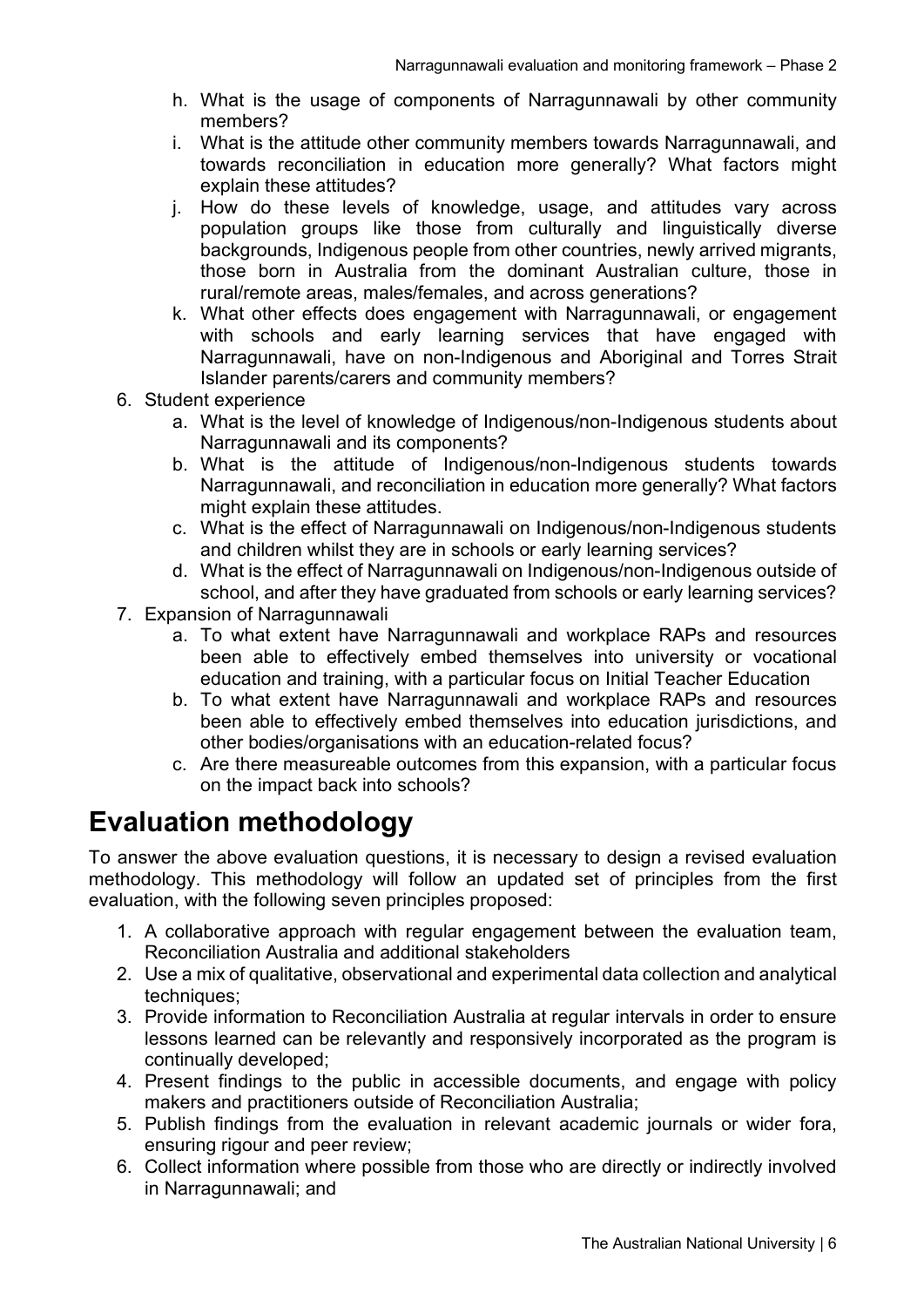7. Make use of available data where possible and appropriate, and data collected as part of the program.

The methodological approaches that have been used in Phase 1 of the evaluation are likely to be continued into Phase 2. However, it is proposed that a number of new approaches be considered and trialed. These include:

- The provision of a self-reporting mechanism (and accompanying data visualisation) allowing local level assessment of impact, that can be scaled to obtain a national picture of reconciliation in schools – an Education barometer;
- Longitudinal qualitative analysis;
- Analysis of individual users of Narragunnawali teachers/educators, non-teaching staff, students/children, parents/carers and community members; and
- Experimental approaches to assess learning resources.

Each of these methodological approaches are discussed in more detail below.

### **An Education Barometer**

It is proposed in the second phase of the evaluation that one of the main focuses of the primary data collection will be on the development, piloting, and implementation of an Education Barometer that measures the attitudes of teachers and educators, as well as students or other stakeholders that have an association with a school or early learning environment. This barometer would be self-completed, and would supplement the data collected in the current Reflection Survey. It would be based on the survey instruments developed in the first phase of the evaluation, and integrated with the current Australian Reconciliation Barometer. A proposed methodological approach would be:

- a) Develop a proposed survey in consultation with Reconciliation Australia, with schools or early learning services having their own unique log-in or survey portal;
- b) Approach one or two education jurisdictions as pilot jurisdictions;
- c) Encourage the education jurisdictions to ask all schools/early learning services to participate in the survey, regardless of whether they have signed up to Narragunnawali;
- d) Automatically provide aggregate level data and de-identified data to the schools and early learning services, and make it straight forward to repeat the barometer. The default would be for the barometer to be repeated at set time intervals, however schools ad early learning services would have the flexibility to repeat at intervals of their own contextualized choosing;
- e) Collect and analyse de-identified data for all schools and early learning services centrally on a regular basis. De-identified results could be provided to the jurisdictions.
- f) Make available to all jurisdictions and systems for self-completion once piloted.
- g) Integrate with the collection of the national Australian Reconciliation Barometer to enable comparisons of trends and patterns inside and outside schools and early learning services.

#### **Longitudinal qualitative surveys**

In the first phase of the Evaluation, limited qualitative analysis was undertaken of attitudes, experiences and self-reported outcomes of engaging with Narragunnawali. One of the challenges, however, was that the dynamic nature of the program meant that interviews conducted with schools and early learning services about the program became less relevant through time. It is proposed that for this second phase of the evaluation, this dynamic nature of the program be exploited through longitudinal qualitative data collection.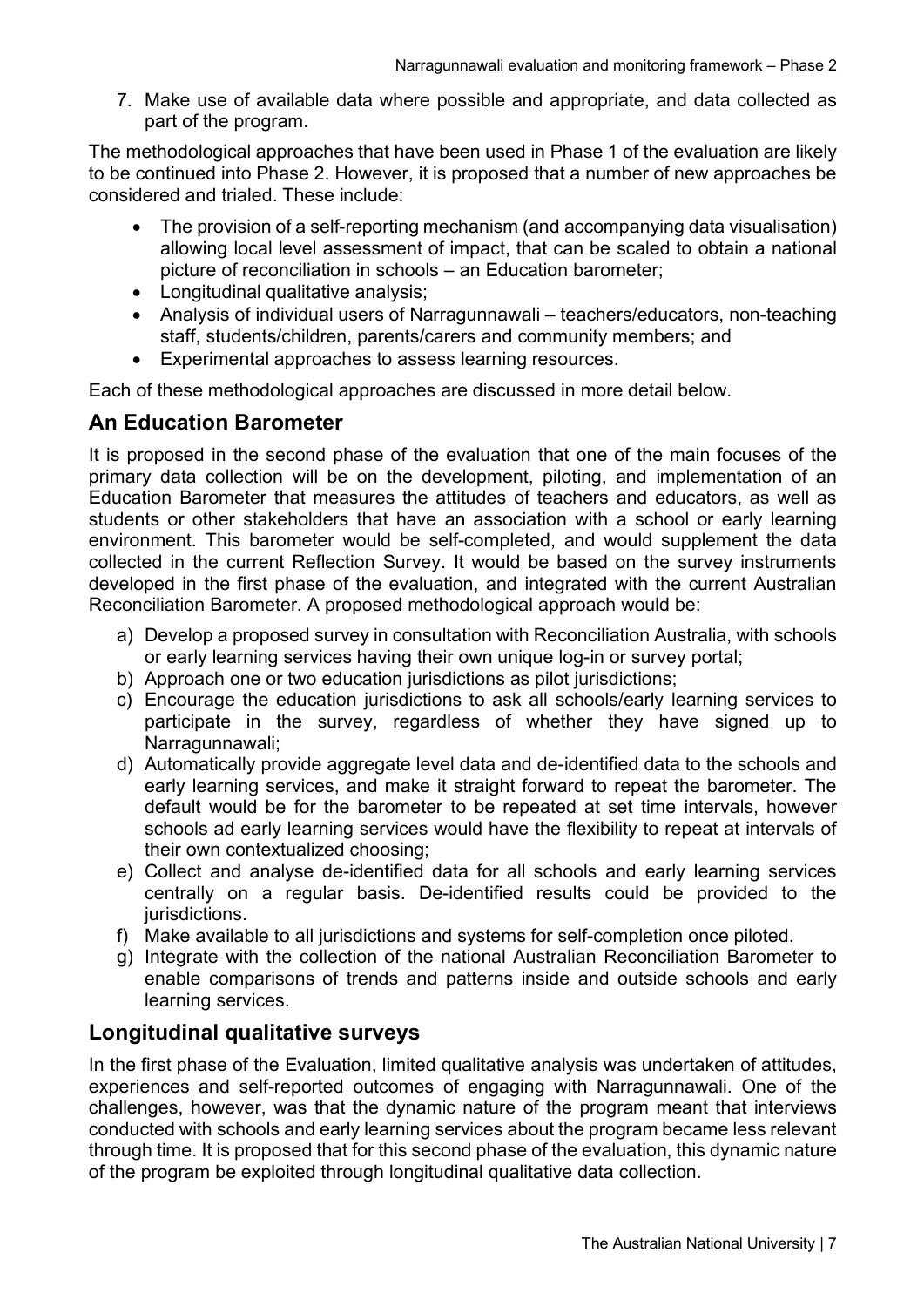Specifically, it is proposed that a representative set of schools and early learning services be recruited in the first half of 2018. Teachers and education professionals in these institutions will be interviewed remotely every 6 months and asked not only about their initial views of Narragunnawali, but also about how their experiences have changed as the program itself has been updated, and as they have spent time in the program. It is also proposed that additional small sets of newly engaged schools and early learning services be recruited throughout different points in time of the evaluation period to supplement the analysis.

#### **Individual users of Narragunnawali**

In the first phase of the Evaluation, the unit of the analysis for the administrative data was the school or early learning service. However, one of the innovations of Narragunnawali 2.0, was the increased ease with which individual users could engage with Narragunnawali, including through an individual-log in. It is proposed that the characteristics of those who have signed into Narragunnawali as individual-users be examined, including the type, level, reason for and results of engagement. It is also proposed that a subset of these users (teachers, students, parents/carers, and community members) be contacted to convey their individual experience.

#### **Assessing learning resources**

A number of professional learning and curriculum resources have been made freely available through Narragunnawali, accessible to users regardless of whether they have created a Reconciliation Action Plan. These have been created or selected by Reconciliation Australia to support the implementation of RAP Actions, and general understanding and engagement with reconciliation. Each curriculum resource is simultaneously aligned with national curriculum frameworks, and each professional learning resource is aligned with national professional standards for teachers. It is proposed in this phase of the project, that these resources be tested experimentally for their effectiveness. The proposed methodology is outlined below (keeping in mind that the qualitative interviews and quantitative surveys outlined above will also touch on views of the learning resources):

- Identify a sub-set of resources with Reconciliation Australia/Narragunnawali that are likely to have a particular effect on knowledge and/or attitudes;
- Identify a representative population (potentially from an online commercial panel) that is unlikely to have been exposed to the resources;
- Randomly assign the sample to a treatment group who view or consume the resources and a control group who does not; and
- Test for differences in knowledge and/or attitudes after engaging with the resources.

By testing for the effect of a range of resources, it will be possible to make generalisable statements about the types of resources that are likely to have large effects and those whose effects may be more limited.

### **Stakeholder engagement strategy**

#### **Continuous discussion with Reconciliation Australia**

A key focus of this evaluation will be continuous discussion with Reconciliation Australia. These discussions will focus on the ANU presenting initial results and findings, Reconciliation Australia passing on relevant information from the implementation of the program, and both parties discussing whether there are any changes required to the evaluation questions and methodology.

Regular Project meetings will involve key staff from the ANU evaluation team, and key staff from Reconciliation Australia. At these meetings, the ANU team will present its plans for the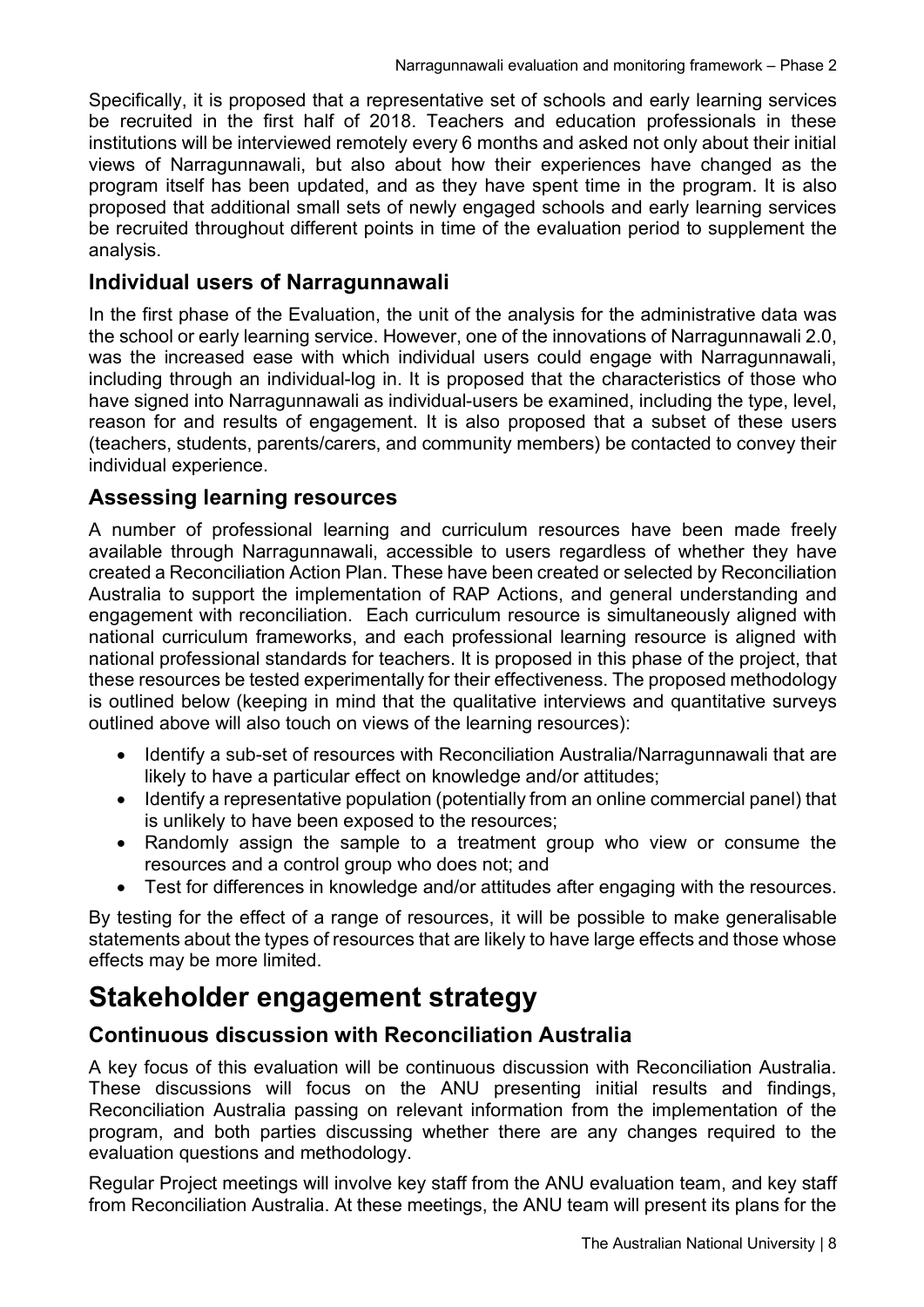evaluation, report on progress to date in conducting the evaluation, and seek relevant feedback from the Reconciliation Australia team. Similarly the Reconciliation Australia team will report to ANU on the progress of the program (especially participation of new schools, early learning service and individuals), and significant contacts with and feedback from stakeholders relevant to the evaluation. Both parties will then consider any changes to the evaluation approach that such feedback and discussion suggests. It is expected that such meetings will take place every 2-4 weeks, depending on the amount of reporting back required at that particular point in time. Email updates will be provided in alternative fortnights.

#### **Evaluation Advisory Committee (EAC)**

A new EAC will be established to guide the evaluation. It is suggested that the chair be external to both the ANU and Reconciliation Australia, and will be nominated in partnership between the two organisations. The EAC will not include staff from either organisation, but will report to both.

In addition to the chair, other members might include those from the current EAG and around 4-6 members selected to represent key stakeholders from different education jurisdictions, among them Aboriginal and Torres Strait Islander representation, Government, Catholic and Independent school sector representatives, early learning services, teachers and parents. Importantly, members will not represent their organisation, but rather be on the EAC as individuals with a wealth of experience and insight.

Discussions will take place between the ANU and Reconciliation Australia early in this phase of the project to ensure that the EAC is used effectively, and to draft a mutually agreed terms of reference.

#### **Human Research Ethics**

It will be an ANU requirement that we gain approval from the ANU Human Research Ethics Committee to carry out this work. This will be a particularly sensitive proposal as it involves both Indigenous people and young people less than 18 years of age. It will have to go to the full ANU Ethics Committee at their monthly meeting. This requires that the evaluation team completes a full on-line human research ethics application and submits it usually mid-month, for consideration at a Human Research Ethics Committee meeting at the end of the month. The outcome is usually transmitted a few days after the meeting, and often requires that additional questions are responded to before the Chair of the Committee gives final approval for the work to proceed. Thus this process can take around 4-6 weeks.

At the same time, each education jurisdiction will also require that its own Ethics processes are followed. The processes of obtaining the necessary Ethics Approvals could be rather lengthy and complex. In some jurisdictions evaluations are considered to be research, in others they are not, and approval processes differ.

### **Output strategy**

It is proposed that summary reports be provided to Reconciliation Australia two times per year in 2018, 2019 and 2020. Reports 1 through to 5 will include a monitoring component, where the number and characteristics of schools and early learning services engaged with Narragunnawali is presented and summarised, as well as a brief update on all aspects of the evaluation. In addition, each report will include a thematic discussion focussing on one or two aspects of the detailed evaluation. Report #6 will provide a summary of the overall findings from the evaluation.

Additional reports may be provided if mutually agreed between the ANU and Reconciliation Australia.